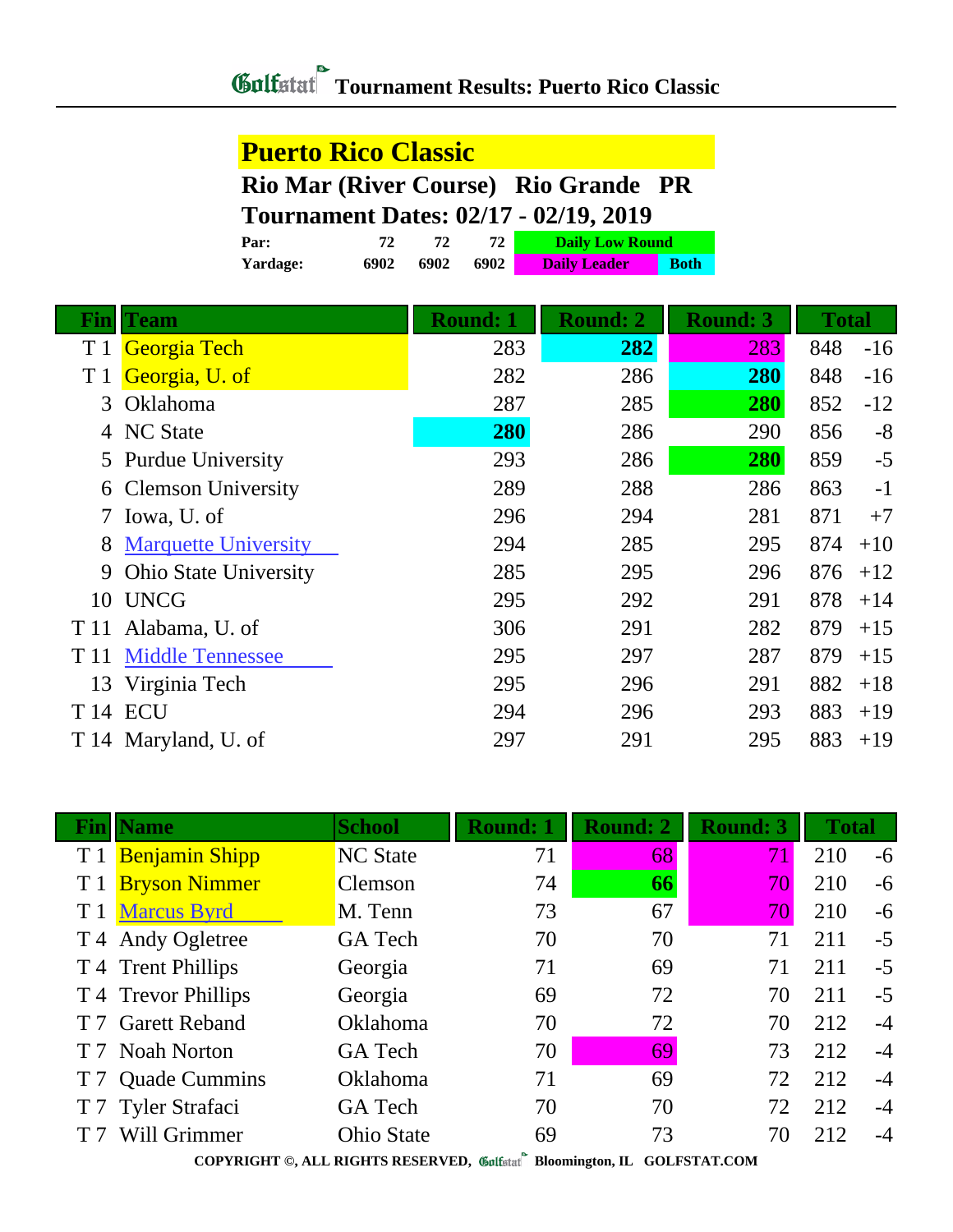| Fin            | <b>Name</b>              | <b>School</b>     | <b>Round: 1</b> | Round: 2 | <b>Round: 3</b> | <b>Total</b> |      |
|----------------|--------------------------|-------------------|-----------------|----------|-----------------|--------------|------|
| T <sub>7</sub> | <b>Zack Gordon</b>       | Clemson           | 70              | 71       | 71              | 212          | $-4$ |
| T 13           | <b>Riley Casey</b>       | Oklahoma          | 75              | 71       | 67              | 213          | $-3$ |
| T 13           | <b>Stephen Franken</b>   | <b>NC State</b>   | 67              | 73       | 73              | 213          | $-3$ |
| T 15           | Gonzalo Leal             | Iowa              | 72              | 75       | 67              | 214          | $-2$ |
| T 15           | Luke Schniederjans       | <b>GA</b> Tech    | 73              | 73       | 68              | 214          | $-2$ |
| T 15           | <b>Oliver Farrell</b>    | Marquette         | 75              | 69       | 70              | 214          | $-2$ |
| T 15           | <b>Spencer Ralston</b>   | Georgia           | 71              | 74       | 69              | 214          | $-2$ |
| T 15           | <b>Timmy Hildebrand</b>  | Purdue            | 70              | 75       | 69              | 214          | $-2$ |
| T 15           | Wilson Furr              | Alabama           | 77              | 68       | 69              | 214          | $-2$ |
| T 21           | <b>Hunter Eichhorn</b>   | Marquette         | 72              | 70       | 73              | 215          | $-1$ |
| T 21           | Jarle Volden             | Purdue            | 77              | 70       | 68              | 215          | $-1$ |
| T 23           | <b>Caleb Ramirez</b>     | <b>Ohio State</b> | 69              | 72       | 75              | 216          | E    |
| T 23           | <b>Cole Bradley</b>      | Purdue            | 70              | 69       | 77              | 216          | E    |
|                | T 23 Davis Thompson      | Georgia           | 75              | 71       | 70              | 216          | E    |
|                | T 26 Bradley de Beer     | Va. Tech          | 74              | 72       | 71              | 217          | $+1$ |
|                | T 26 Cooper Sears        | M. Tenn           | 75              | 73       | 69              | 217          | $+1$ |
|                | T 26 Nick Lyerly         | <b>UNCG</b>       | 71              | 74       | 72              | 217          | $+1$ |
|                | T 26 Patrick Welch       | Oklahoma          | 73              | 73       | 71              | 217          | $+1$ |
|                | T 30 Christian Salzer    | <b>NC</b> State   | 74              | 71       | 73              | 218          | $+2$ |
|                | T 30 Jonathan Brightwell | <b>UNCG</b>       | 73              | 73       | 72              | 218          | $+2$ |
|                | T 30 Kyle Cottam         | Clemson           | 73              | 72       | 73              | 218          | $+2$ |
|                | T 30 Matthew Walker      | Iowa              | 75              | 73       | 70              | 218          | $+2$ |
|                | T 30 Patrick Stephenson  | <b>ECU</b>        | 74              | 73       | 71              | 218          | $+2$ |
|                | T 30 Tim Colanta         | Maryland          | 71              | 68       | 79              | 218          | $+2$ |
|                | T 36 Benton Weinberg     | Iowa              | 69              | 74       | 76              | 219          | $+3$ |
|                | T 36 Blake Taylor        | ECU               | 73              | 74       | 72              | 219          | $+3$ |
|                | T 36 Bryce Hendrix       | <b>UNCG</b>       | 75              | 70       | 74              | 219          | $+3$ |
|                | T 36 Connor Burgess      | Va. Tech          | 75              | 71       | 73              | 219          | $+3$ |
|                | T 36 Harrison Rhoades    | <b>NC State</b>   | 72              | 74       | 73              | 219          | $+3$ |
|                | T 41 Alex Schaake        | Iowa              | 80              | 72       | 68              | 220          | $+4$ |
|                | T 41 Prescott Butler     | Alabama           | 75              | 76       | 69              | 220          | $+4$ |
| T 43           | <b>Andrew Lewis</b>      | Purdue            | 76              | 73       | 72              | 221          | $+5$ |
| T 43           | <b>Blaine Hale</b>       | Oklahoma          | 73              | 76       | 72              | 221          | $+5$ |
|                | T 43 Connor Howe         | GA Tech           | 73              | 76       | 72              | 221          | $+5$ |
|                | T 43 Daniel Wetterich    | Ohio State        | 71              | 74       | 76              | 221          | $+5$ |

# **Tournament Results: Puerto Rico Classic**

**COPYRIGHT ©, ALL RIGHTS RESERVED, Bloomington, IL GOLFSTAT.COM**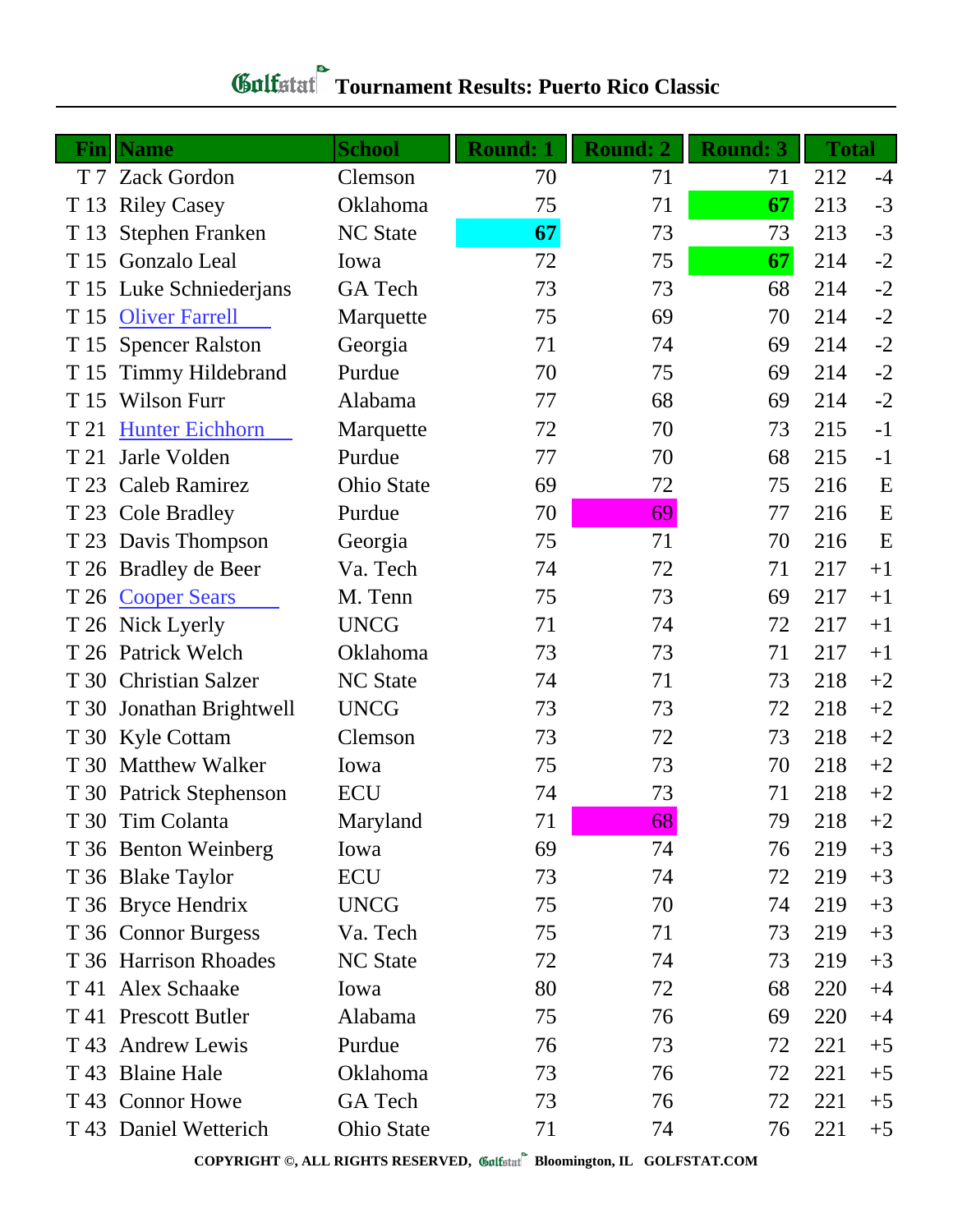| Fin             | <b>Name</b>                               | <b>School</b>     | <b>Round: 1</b> | <b>Round: 2</b> | <b>Round: 3</b> | <b>Total</b> |
|-----------------|-------------------------------------------|-------------------|-----------------|-----------------|-----------------|--------------|
|                 | T 43 Frankie Capan                        | Alabama           | 79              | 72              | 70              | 221<br>$+5$  |
| T 43            | Peter Knade                               | Maryland          | 75              | 74              | 72              | 221<br>$+5$  |
| 49              | Joe Weiler                                | Purdue            | 77              | 74              | 71              | 222<br>$+6$  |
|                 |                                           | Clemson           | 72              | 79              | 72              | 223<br>$+7$  |
| T 50            | T 50 Colby Patton<br><b>Easton Paxton</b> | <b>NC State</b>   | 70              | 78              | 75              | 223<br>$+7$  |
| T 50            |                                           |                   |                 | 76              |                 | $+7$         |
|                 | <b>Tanner Owens</b>                       | M. Tenn           | 73              |                 | 74              | 223          |
| T 50            | Tim Bunten                                | <b>ECU</b>        | 72              | 75              | 76              | 223<br>$+7$  |
| T 54            | <b>Austin Kendziorski</b>                 | Marquette         | 74              | 70              | 80              | $+8$<br>224  |
|                 | T 54 Connor Johnson, Jr.                  | Va. Tech          | 75              | 76              | 73              | $+8$<br>224  |
|                 | T 54 Grant Powell                         | <b>UNCG</b>       | 76              | 75              | 73              | $+8$<br>224  |
| T 57            | Dillon Brown                              | Maryland          | 77              | 74              | 74              | 225<br>$+9$  |
| T 57            | <b>Tyler Leach</b>                        | Marquette         | 75              | 76              | 74              | 225<br>$+9$  |
| T 57            | Will Kahlstorf                            | Georgia           | 71              | 81              | 73              | 225<br>$+9$  |
| T <sub>60</sub> | AJ Beechler                               | <b>ECU</b>        | 75              | 78              | 74              | 227<br>$+11$ |
| T 60            | Joey Jordan                               | Va. Tech          | 76              | 77              | 74              | 227<br>$+11$ |
| T <sub>60</sub> | Will Voetsch                              | <b>Ohio State</b> | 76              | 76              | 75              | 227<br>$+11$ |
| T <sub>63</sub> | Chris Akers                               | <b>ECU</b>        | 78              | 74              | 77              | 229<br>$+13$ |
|                 | T 63 Christian Park                       | Maryland          | 74              | 83              | 72              | 229<br>$+13$ |
| T 63            | Evan Santa                                | Maryland          | 77              | 75              | 77              | 229<br>$+13$ |
| T 66            | Davis Shore                               | Alabama           | 81              | 75              | 74              | 230<br>$+14$ |
| T 66            | Palmer Sadlowski                          | M. Tenn           | 74              | 82              | 74              | 230<br>$+14$ |
| T <sub>68</sub> | <b>Matt Murlick</b>                       | Marquette         | 73              | 80              | 78              | 231<br>$+15$ |
|                 | T 68 Slade Pickering                      | Va. Tech          | 71              | 81              | 79              | 231<br>$+15$ |
|                 | T 70 Alex Green                           | Alabama           | 75              | 82              | 76              | $233 + 17$   |
|                 | T 70 Lake Hinton                          | <b>Ohio State</b> | 78              | 79              | 76              | $233 + 17$   |
|                 | <b>72 James Beckner</b>                   | M. Tenn           | 78              | 81              | 75              | $234 + 18$   |
| 73              | <b>Jake Rowe</b>                          | Iowa              | 83              | 78              | 77              | $238 +22$    |
|                 | 74 Zack Swanson                           | <b>UNCG</b>       | 80              | 84              | 75              | $239 + 23$   |
|                 | 75 Turk Pettit                            | Clemson           | 77              | 84              | 81              | $242 + 26$   |

## **Tournament Results: Puerto Rico Classic**

| Round: 1 Round: 2 Round: 3 Total |        |                             |    |  |  |  |
|----------------------------------|--------|-----------------------------|----|--|--|--|
| <b>TEAM STATISTICS:</b>          |        |                             |    |  |  |  |
| Average Score:                   |        | 291.40 290.00 287.33 289.58 |    |  |  |  |
| Rounds Below Par:                | $\sim$ | 6                           | -X |  |  |  |

**COPYRIGHT ©, ALL RIGHTS RESERVED, Bloomington, IL GOLFSTAT.COM**